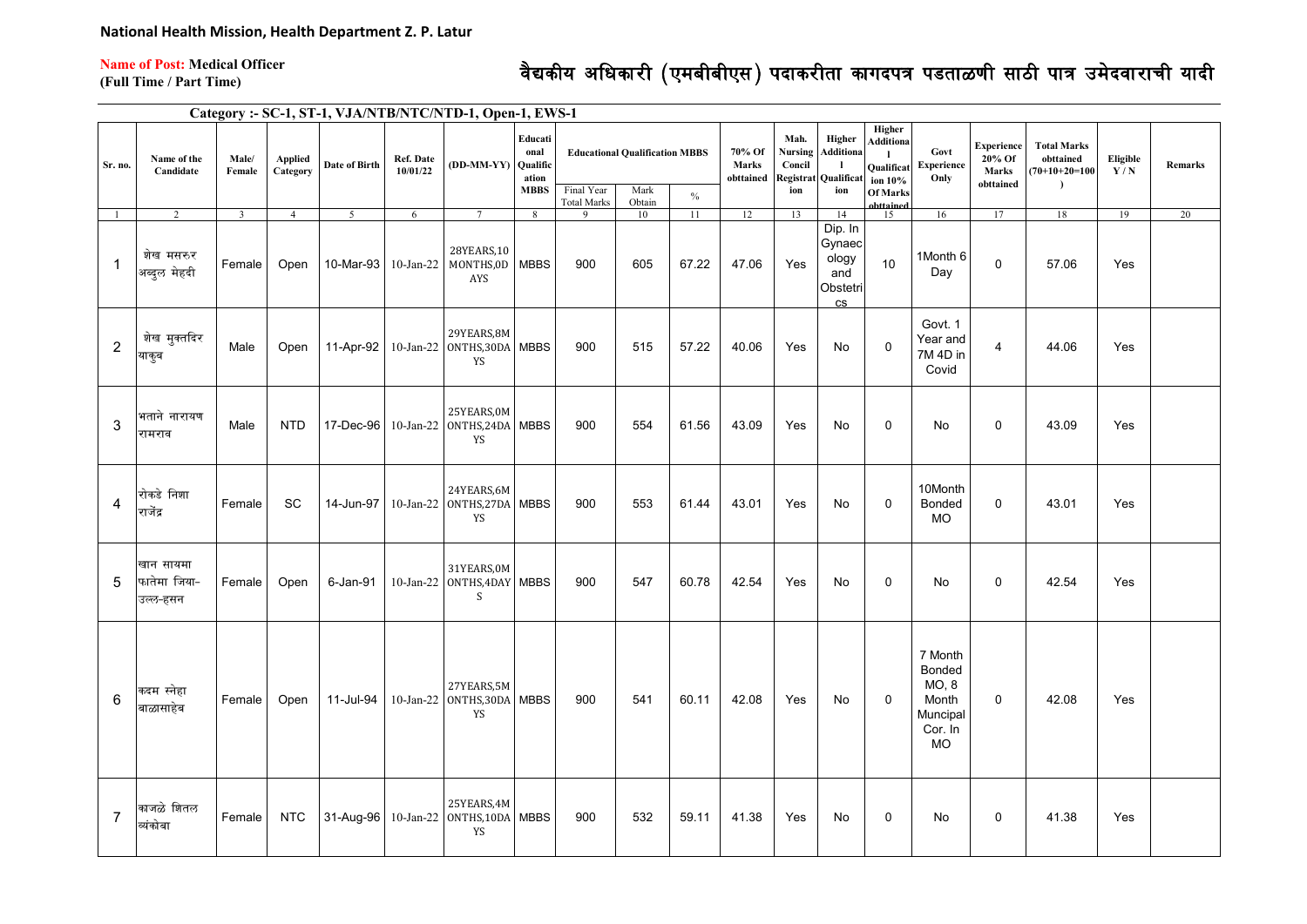**Name of Post: Medical Officer** 

## वेद्यकीय अधिकारी (एमबीबीएस) पदाकरीता कागदपत्र पडताळणी साठी पात्र उमेदवाराची यादी

**(Full Time / Part Time)**

**Category :- SC-1, ST-1, VJA/NTB/NTC/NTD-1, Open-1, EWS-1**

| Sr. no. | Name of the<br>Candidate     | Male/<br>Female | ${\large \bf Applied}$<br>Category | <b>Date of Birth</b> | <b>Ref. Date</b><br>10/01/22 | (DD-MM-YY) Qualific                                       | Educati<br>onal<br>ation | <b>Educational Qualification MBBS</b> |                | 70% Of<br><b>Marks</b><br>obttained | Mah.<br>Nursing<br>Concil<br>Registrat | Higher<br>Additiona<br>Qualificat | Higher<br><b>Additiona</b><br>$\mathbf{I}$<br><b>Qualificat</b><br>ion 10% | Govt<br><b>Experience</b><br>Only | <b>Experience</b><br>20% Of<br>Marks<br>obttained          | <b>Total Marks</b><br>obttained<br>$(70+10+20=100$ | Eligible<br>Y/N | <b>Remarks</b> |    |
|---------|------------------------------|-----------------|------------------------------------|----------------------|------------------------------|-----------------------------------------------------------|--------------------------|---------------------------------------|----------------|-------------------------------------|----------------------------------------|-----------------------------------|----------------------------------------------------------------------------|-----------------------------------|------------------------------------------------------------|----------------------------------------------------|-----------------|----------------|----|
|         |                              |                 |                                    |                      |                              |                                                           | <b>MBBS</b>              | Final Year<br><b>Total Marks</b>      | Mark<br>Obtain | $\%$                                |                                        | ion                               | ion                                                                        | <b>Of Marks</b><br>ahttained      |                                                            |                                                    |                 |                |    |
|         | 2                            | $\overline{3}$  | $\overline{4}$                     | 5                    | 6                            | $\tau$                                                    | 8                        |                                       | 10             | 11                                  | 12                                     | 13                                | 14                                                                         | 15                                | 16                                                         | 17                                                 | 18              | 19             | 20 |
| 8       | पाटील शुभांगी<br>चंद्रकांत   | Female          | <b>EWS</b>                         | 17-Jul-93            |                              | 28YEARS,5M<br>10-Jan-22 ONTHS, 24DA MBBS<br>YS            |                          | 900                                   | 531            | 59.00                               | 41.30                                  | Yes                               | <b>No</b>                                                                  | $\mathbf{0}$                      | <b>No</b>                                                  | 0                                                  | 41.30           | Yes            |    |
| 9       | पाटील शुभांगी<br>चंद्रकांत   | Female          | Open                               | 17-Jul-93            |                              | 28YEARS,5M<br>10-Jan-22 ONTHS,24DA MBBS<br>YS             |                          | 900                                   | 531            | 59.00                               | 41.30                                  | Yes                               | No                                                                         | $\mathbf 0$                       | No                                                         | 0                                                  | 41.30           | Yes            |    |
| 10      | पाटील मोनिका<br>आबासाहेब     | Female          | <b>NTD</b>                         | 4-Dec-96             |                              | 25YEARS, 1M<br>10-Jan-22 ONTHS, 6DAY MBBS<br><sub>S</sub> |                          | 900                                   | 523            | 58.11                               | 40.68                                  | Yes                               | No                                                                         | $\mathbf 0$                       | No                                                         | 0                                                  | 40.68           | Yes            |    |
| 11      | घोडके विशाखा<br>विरभद्र      | Female          | EWS                                | 10-Jun-95            |                              | 26YEARS,7M<br>10-Jan-22 ONTHS, 0DAY MBBS<br>S             |                          | 900                                   | 515            | 57.22                               | 40.06                                  | Yes                               | No                                                                         | $\mathbf 0$                       | 4 Moth<br><b>Bonded</b><br>MO. 6<br>Month in<br><b>GMC</b> | 0                                                  | 40.06           | Yes            |    |
| 12      | बावधनकर<br>शितल विजयराव      | Female          | <b>NTB</b>                         | 9-Feb-84             | $10$ -Jan-22                 | 37YEARS, 11<br>MONTHS,1D MBBS<br>AYS                      |                          | 900                                   | 503            | 55.89                               | 39.12                                  | Yes                               | No                                                                         | 0                                 | No                                                         | 0                                                  | 39.12           | Yes            |    |
| 13      | भादाडे स्नेहल<br>प्रताप      | Female          | Open                               |                      |                              | 26YEARS,1M<br>17-Nov-95 10-Jan-22 0NTHS, 24DA MBBS<br>YS  |                          | 900                                   | 490            | 54.44                               | 38.11                                  | Yes                               | No                                                                         | $\mathbf{0}$                      | No                                                         | 0                                                  | 38.11           | Yes            |    |
| 14      | फड प्रिंतम<br>नागेश          | Male            | <b>NTD</b>                         | 24-Feb-97            |                              | 24YEARS, 10<br>10-Jan-22 MONTHS,17D MBBS<br>AYS           |                          | 900                                   | 487            | 54.11                               | 37.88                                  | Yes                               | No                                                                         | 0                                 | No                                                         | 0                                                  | 37.88           | Yes            |    |
| 15      | मुरमुरे रामप्रसाद<br>बापुराव | Male            | <b>ST</b>                          | 1-Jan-89             |                              | 33YEARS, 0M<br>10-Jan-22 ONTHS, 9DAY MBBS<br>S.           |                          | 900                                   | 472            | 52.44                               | 36.71                                  | Yes                               | No                                                                         | $\mathbf 0$                       | 4Month<br>11 Day<br>Muncipal<br>Cor. In<br>Professor       | 0                                                  | 36.71           | Yes            |    |